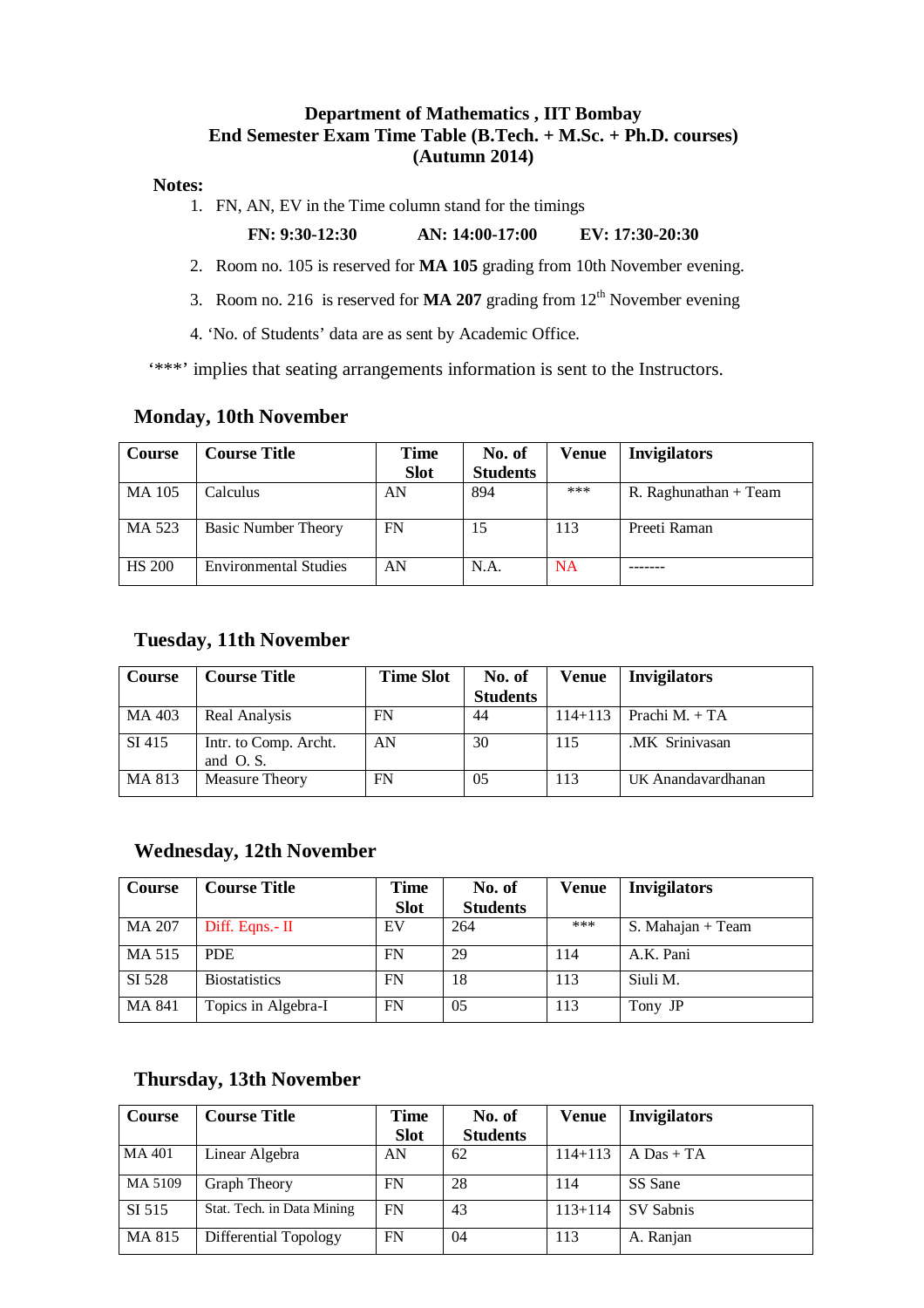# **Friday, 14th November**

.

| Course | <b>Course Title</b>        | Time<br><b>Slot</b> | No. of<br><b>Students</b> | <b>Venue</b> | Invigilators            |
|--------|----------------------------|---------------------|---------------------------|--------------|-------------------------|
| MA 503 | <b>Functional Analysis</b> | FN                  | 42                        |              | $114+113$ BV Limave +TA |

# **Saturday, 15th November**

| Course        | <b>Course Title</b>                   | Time        | No. of          | Venue     | <b>Invigilators</b> |
|---------------|---------------------------------------|-------------|-----------------|-----------|---------------------|
|               |                                       | <b>Slot</b> | <b>Students</b> |           |                     |
| MA 521        | Th. Anal. Funct.                      | FN          | 07              | 113       | TN Shorey           |
| SI 505        | Multivariate Analysis                 | FN          | 28              | 114       | SV Sabnis           |
| MA 811        | Algebra-I                             | FN          | $\Omega$        | 113       | AR Shastri          |
| <b>CS</b> 101 | Computer Programming<br>& Utilization | AN          | <b>NA</b>       | <b>NA</b> |                     |

## **Monday, 17th November**

| Course        | <b>Course Title</b>   | <b>Time</b> | No. of          | <b>Venue</b> | <b>Invigilators</b> |
|---------------|-----------------------|-------------|-----------------|--------------|---------------------|
|               |                       | <b>Slot</b> | <b>Students</b> |              |                     |
| <b>MA 108</b> | $Diff. Eqns. - I$     | AN          | 43              | ***          | $S.$ Dey + TA       |
|               | (Backlog)             |             |                 |              |                     |
| MA403         | Real Analysis         | <b>FN</b>   | 28              | 114          | IK Rana             |
|               |                       |             |                 |              |                     |
| MA 419        | Basic Algebra         | <b>FN</b>   | 59              | LC101        | $SRG/JKV+TA$        |
|               |                       |             |                 |              |                     |
| SI 402        | Statistical Inference | <b>FN</b>   | 20              | 114          | RR Joshi            |
| SI 417        | Intr. Prob. Theory    | <b>FN</b>   | 69              | LH302        | $K$ Saha +TA        |
|               |                       |             |                 |              |                     |
| MA 5101       | Algebra-II            | AN          | 8               | 113          | H. Ananthnarayan    |
|               |                       |             |                 |              |                     |
| <b>MA 817</b> | PDE-I                 | FN          | 02              | 113          | Sivaji GS           |

## **Tuesday, 18th November**

| Course | <b>Course Title</b> | <b>Time</b><br><b>Slot</b> | No. of<br><b>Students</b> | <b>Venue</b> | <b>Invigilators</b> |
|--------|---------------------|----------------------------|---------------------------|--------------|---------------------|
| SI 529 | Applied Algorithms  | FN                         | 34                        | 114          | N. Balachandran     |

## **Wednesday, 19th November**

| Course | <b>Course Title</b>               | Time        | No. of          | Venue | <b>Invigilators</b> |
|--------|-----------------------------------|-------------|-----------------|-------|---------------------|
|        |                                   | <b>Slot</b> | <b>Students</b> |       |                     |
| MA 417 | <b>ODE</b>                        | FN          | 33              | 114   | <b>VDS</b>          |
| MA 833 | Weak Convrg. & Marting.<br>Theory | FN          | 0.5             | 114   | K. Suresh Kumar     |
| MA 843 | Topics in Analysis-I              | FN          | 02              | 113   | MS Raghunathan      |